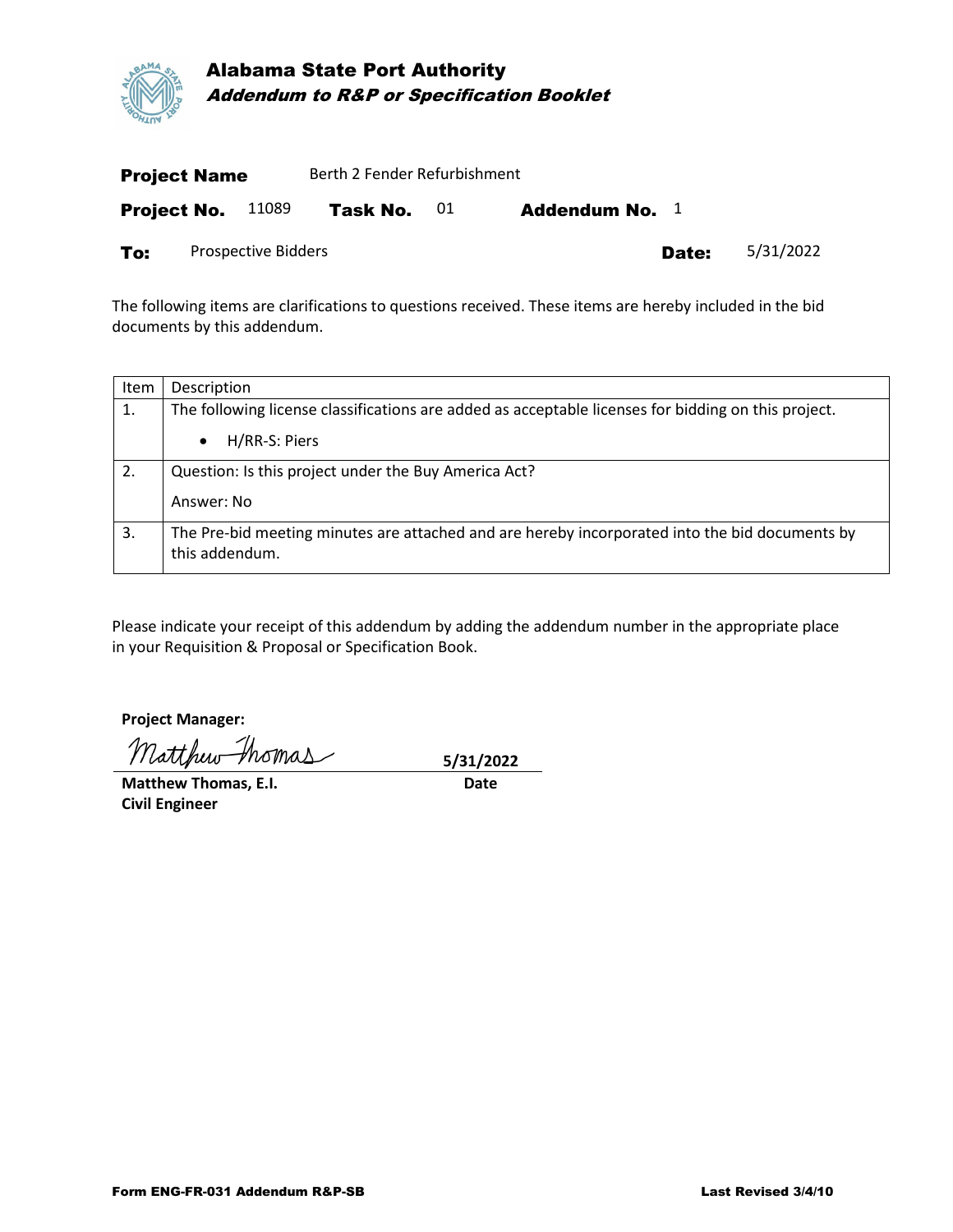

## Alabama State Port Authority Pre-Bid Meeting Minutes

Project Name

**1** | Page

| Date     | 5/26/22 | Time                                                               | 2:00 PM |
|----------|---------|--------------------------------------------------------------------|---------|
| Location | Berth 2 | Attendees are indicated on<br><b>Pre-Bid Meeting Sign-in Sheet</b> |         |

## General Discussion

A pre-proposal briefing was held with prospective bidders to briefly discuss the project description and to conduct a site visit of Berth 2. Following are the principal points of the discussion:

- 1. Issues related to unattached adapter plate and hardware and means of replacing.
- 2. Verifying the W12x53 in the drawing. Verifying the status of electrical service on the dock face.
- 3. Ship schedule and requirements for how much work can be performed on the dock.

## Attendees Questions:

*Question 1:* How much work can be performed on the dock?

Answer: The limit for dock loading in the area the work is to be performed is 1000 psf and equipment will be limited accordingly. Also, we anticipate vessel traffic, and interruption or restriction of cargo handling operations will not be permissible.

*Question 2:* Can Al Port Authority verify that the steel wales are W12x53 as called out in the drawings? Answer: As best as we could measure from the pier, it appears that the steel wales are W12x53. It is still the responsibility of the contractor to field verify all dimensions essential to the completion of the work.

*Question 3:* Only 1 new adapter plate will be required? We will reutilize hardware and existing adapter plates at all other locations?

Answer: Yes

*Question 4:* Is the electrical service pipe on the face of the dock still active?

Answer: This electrical service has been abandoned, but it should not be disturbed during the fender replacement.

*Question 5:* Will the contractor receive a ship schedule? Answer: Ships are there approximately 2-3 times per month. I will coordinate with Operations for a week to week schedule, and I will communicate this information to the contractor on a weekly basis.

*Question 6:* Will splicing of the steel wales be allowed? Answer: No, as stated in the drawings, there will be no splices between mooring bits.

*Question 7:* Will drilling and epoxying new bolts to the existing concrete face be permissible to attach the one new adapter plate? If so, please specify a depth of embedment and epoxy for these six bolts.

Answer: See attached showing, showing through bolts and sleeves. The intention is to replace these bolts as shown on the drawing.